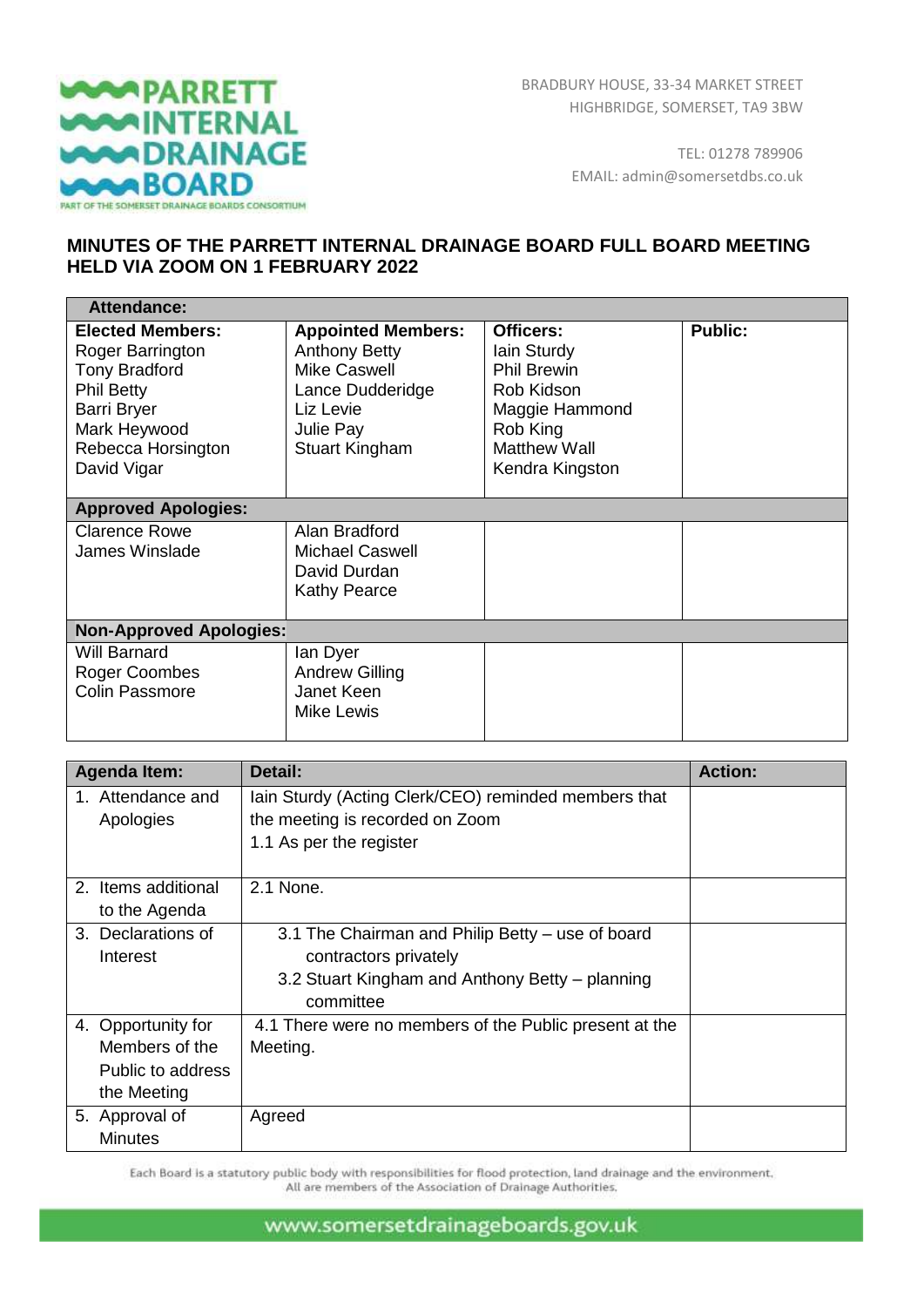| 6. Matters Arising       | <b>Review of Actions</b>                                                                                                                                                                                                                                                                                                                                                                                                                                                                                                              |                                               |
|--------------------------|---------------------------------------------------------------------------------------------------------------------------------------------------------------------------------------------------------------------------------------------------------------------------------------------------------------------------------------------------------------------------------------------------------------------------------------------------------------------------------------------------------------------------------------|-----------------------------------------------|
|                          | 6.1 Page 2 item 6 – Maggie Hammond (RFO) asked<br>that as there were no finance updates at present that the<br>Finance and Works meeting of Tuesday 22 March is<br>cancelled. Proposed: Anthony Betty, seconded:<br>Philip Betty "that the Finance and Works sub<br>committee meeting of 22 March 2022 is cancelled "<br><b>Unanimous</b>                                                                                                                                                                                             | <b>RESOLUTION 1</b>                           |
|                          | 6.2 Page 3 Invasive weeds - the Chairman commented<br>that a site meeting regarding the invasive weeds issue<br>should be held as soon as possible. Phil Brewin to<br>arrange a date and invite members to attend. Possibly<br>in the Westonzoyland area.                                                                                                                                                                                                                                                                             | <b>New Action:</b><br>P20220201-01            |
|                          | 6.3 Page 10 actions :                                                                                                                                                                                                                                                                                                                                                                                                                                                                                                                 | <b>Action</b>                                 |
|                          | Task & Finish Group Meeting - ongoing                                                                                                                                                                                                                                                                                                                                                                                                                                                                                                 | 20191105-2<br><b>Action</b>                   |
|                          | Training session on invasive weeds - ongoing                                                                                                                                                                                                                                                                                                                                                                                                                                                                                          | 20200203-01                                   |
|                          | 6.4 Departmental changes – A review is to be<br>undertaken but officers are not in a position to carry this<br>out – ongoing. This will be carried out when senior staff<br>are appointed, as Review2                                                                                                                                                                                                                                                                                                                                 | <b>Action</b><br>20210416-01                  |
|                          | 6.5 Fly tipping – Rob King reported that this had<br>quietened down. A licence has been approved to carry<br>waste using A House's yard. Currently the IDB will<br>remove waste from the rhyne and arrange for local<br>council to collect.                                                                                                                                                                                                                                                                                           | <b>Action</b><br>20210416-02<br><b>Action</b> |
|                          | 6.6 Potential flooding in North Newton – has been<br>resolved by the Highways Agency - closed                                                                                                                                                                                                                                                                                                                                                                                                                                         | 20210621-03<br><b>Closed</b>                  |
|                          | 6.7 SRA recruitment of Riparian Responsible Officer -<br>The clerk suggested that this would be a shared<br>resource. The Chairman said more information is<br>needed and the rules and regulations need to be<br>simplified. An SRA technical group is arranged for<br>discussion next Wednesday.                                                                                                                                                                                                                                    | <b>Action</b><br>20211026-01                  |
|                          | 6.8 Review of the Strategic Review (Review2) – Will be<br>conducted when senior posts are permanently recruited                                                                                                                                                                                                                                                                                                                                                                                                                       | <b>Action</b><br>20211026-02                  |
|                          | 6.9 David Vigar email response - now satisfactorily dealt<br>with - closed                                                                                                                                                                                                                                                                                                                                                                                                                                                            | <b>Action</b><br>20211026-03<br><b>Closed</b> |
| 7. Governance<br>Updates | 7.1 Staffing - The Acting Clerk/CEO reported that<br>George Hellier has left the board to work for JBA<br>Consultants. The staffing issue needs to be looked at<br>urgently as a number of vacancies have arisen. Officers<br>are dealing with essential work but beginning to struggle<br>with the less important things. He will be having a<br>discussion with Naomi Johnson, H&S Co-ordinator,<br>regarding job advertisements, perhaps using the<br>Dillington website which is used by the local authorities<br>for recruitment |                                               |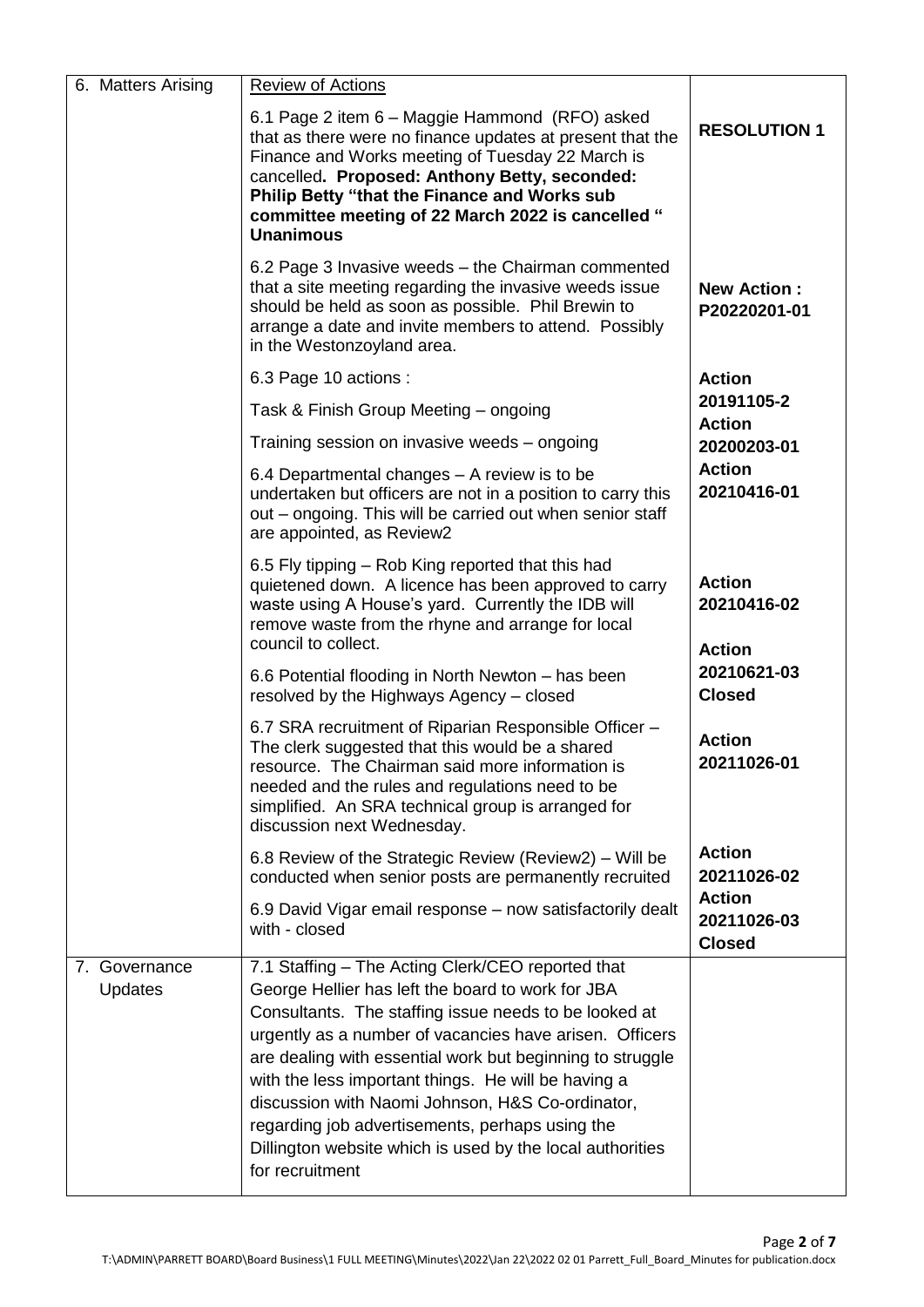|                                          | 7.2 The Chairman added the staff are under extreme<br>pressure but the day to day work will not be affected.<br>Staff are working extremely hard and patience is<br>requested.<br>7.3 Philip Betty asked why staff are leaving, is there an                              |                                                         |
|------------------------------------------|--------------------------------------------------------------------------------------------------------------------------------------------------------------------------------------------------------------------------------------------------------------------------|---------------------------------------------------------|
|                                          | underlying reason? The Chairman commented that he<br>was not able to reply at this present time.                                                                                                                                                                         |                                                         |
| 8. Sub Committee<br>Membership<br>review | 8.1 The Acting Clerk/CEO advised that all the sub<br>committees were fully populated. Philip Betty asked to<br>be removed from the Finance and Works committee and<br>the SDBC Management committee. The Acting<br>Clerk/CEO will write to all members seeking interest. | <b>New Action:</b><br>20220201-02                       |
|                                          | 8.2 The Chairman would like to cut out sub committees<br>altogether as they take up so much time. Extra time<br>could be allowed at full meetings to take time for<br>decision making.                                                                                   |                                                         |
|                                          | Philip Betty suggested a time limit on people speaking.                                                                                                                                                                                                                  |                                                         |
|                                          | Rebeca Horsington agreed with the Chairman as often<br>items are discussed twice, she also agreed with Philip<br>Betty regarding a time limit on people speaking                                                                                                         |                                                         |
|                                          | The Chairman suggested following the style of the ADA<br>meeting agendas and have times on our agendas for<br>each item.                                                                                                                                                 |                                                         |
|                                          | Stuart Kingham said it would be useful to combine<br>meetings to ensure they are quorate.                                                                                                                                                                                |                                                         |
|                                          | The Chairman asked for a proposal. Proposed: Stuart<br>Kingham, seconded: Philip Betty "that a review is<br>carried out regarding the format of meetings and<br>committee structure". Unanimous                                                                          | <b>RESOLUTION 2</b><br><b>New Action</b><br>20220201-03 |
| 9. Finance Report                        | 9.1 Quarterly Reconciliation of Bank Statements - the RFO<br>reported that bank statements have all been reconciled to<br>the end of December 2021 and countersigned by Stuart<br>Kingham                                                                                |                                                         |
|                                          | 9.2 EOY Financial Report & Proposed Budget<br>FY2022/2023 (Enclosure 2) - discussed at the recent<br>Finance and Works committee meeting on 18 January<br>where the report was gone through line by line.                                                                |                                                         |
|                                          | Anthony Betty queried the depreciation line regarding the<br>plant & Machinery which had recently been sold. The RFO<br>advised that there were still a number of small items held.                                                                                      |                                                         |
|                                          | 9.3 Setting of the FY2022/2023 Drainage Rate - The<br>proposal is to raise the penny rate by 5.62% to 7.923p in<br>the pound. Proposed: Stuart Kingham, seconded:<br>Roger Barrington "that the penny rate for 2022/2023 is                                              |                                                         |

Page **3** of **7**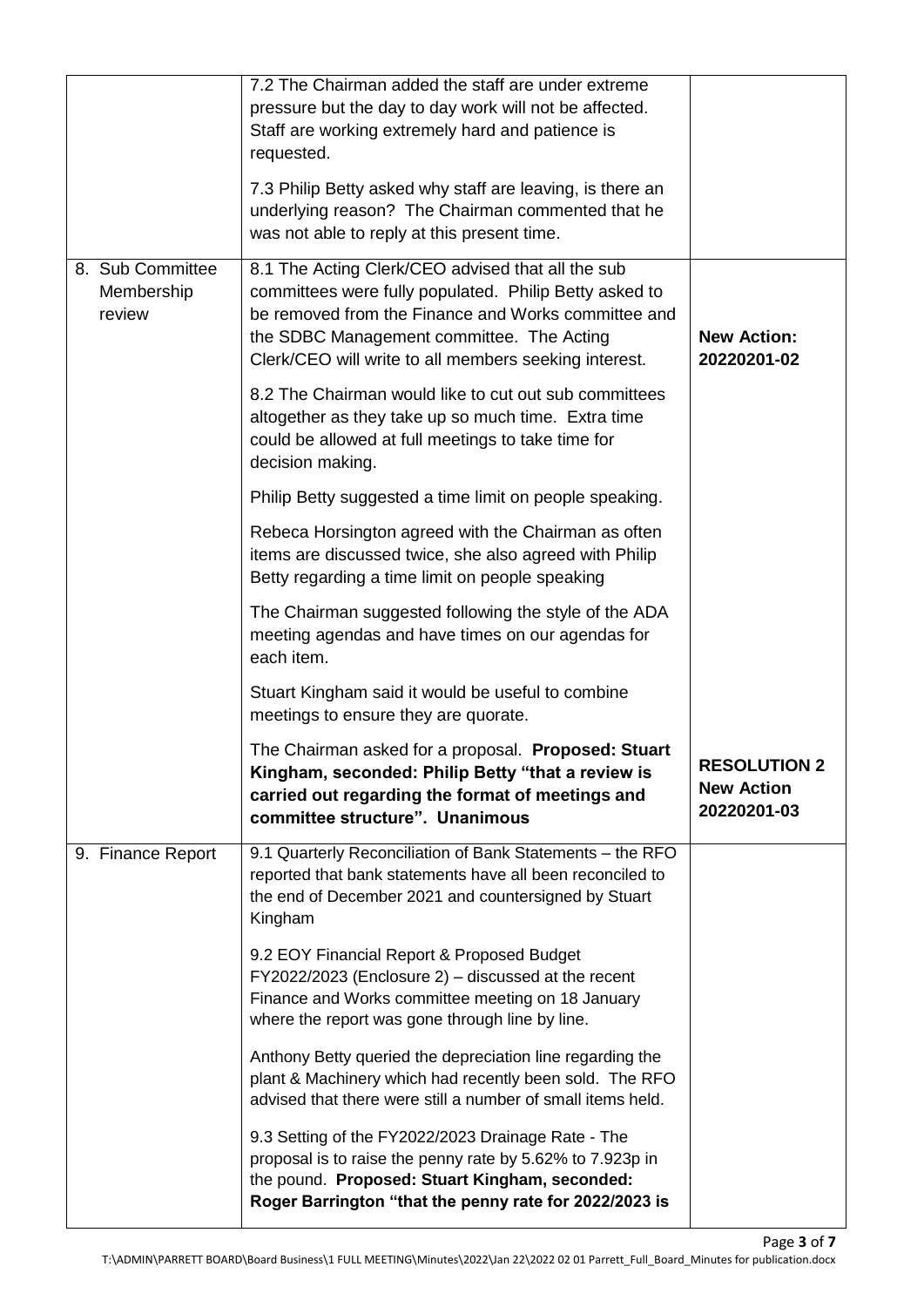|                                  | increased by 5.62% to 7.923 pence in the pound and to                                                                                                                                                                                                                                                                   |                     |
|----------------------------------|-------------------------------------------------------------------------------------------------------------------------------------------------------------------------------------------------------------------------------------------------------------------------------------------------------------------------|---------------------|
|                                  | be signed and sealed by the Chairman and the Clerk"                                                                                                                                                                                                                                                                     |                     |
|                                  | <b>Unanimous</b>                                                                                                                                                                                                                                                                                                        | <b>RESOLUTION 3</b> |
|                                  | 9.4 Outstanding Drainage Rates - The RFO reported that<br>the latest figures from the DRS rating system are as<br>follows:                                                                                                                                                                                              |                     |
|                                  | The total amount outstanding = £6179.99 which is made up<br>of Accounts with credit balances = £1290.53, Accounts with<br>debit balances = £7470.52. The total in October 2021 was<br>£10,375.46                                                                                                                        |                     |
| 10. Engineering &<br>Operational | 10.1 The Acting Clerk/CEO asked that the engineers<br>report is taken as read with the following updates :                                                                                                                                                                                                              |                     |
| Report                           | In-Year Annual Maintenance Update - Matthew Wall<br>reported that the tree works in Stolford are now complete.<br>Tree work is being carried out on West Sedgemoor and<br>Kingsbury Episcopi, and in Northmoor where ground<br>conditions have improved.                                                                |                     |
|                                  | The routine maintenance work is going well.                                                                                                                                                                                                                                                                             |                     |
|                                  | Spratt Plant Hire will cease trading at the end of March<br>2022, all their maintenance work is complete but there is<br>still some engineering work to be finalised. Areas RS03, 06<br>and 10 to be re-tendered.                                                                                                       |                     |
|                                  | FY22/23 Annual Maintenance Contracts - North Somerset<br>levels and Coastal Catchment are out to tender at present                                                                                                                                                                                                      |                     |
|                                  | 10.2 Programme of Works' Status (Board Engineering<br><b>Schemes)- As follows</b>                                                                                                                                                                                                                                       |                     |
|                                  | Rob King reported that there is an Environment Agency<br>issue at Little Arch which he is dealing with.                                                                                                                                                                                                                 |                     |
|                                  | Spill kit training has been carried out with all of the work<br>force                                                                                                                                                                                                                                                   |                     |
|                                  | The repairs at Chinese Puzzle structure have been<br>completed,                                                                                                                                                                                                                                                         |                     |
|                                  | J Tucker & Son are carrying out the maintenance work on<br>Kingsdown for the owner.                                                                                                                                                                                                                                     |                     |
|                                  | Philip Betty asked about the work on the 3 culverts at<br>Othery, Middlezoy and Westonzoyland. The Acting<br>Clerk/CEO replied that some of the work had already been<br>completed but they had not been looked at recently and<br>the work will be done. Philip Betty, Rob Kidson and Rob<br>King to inspect the area. |                     |
| 11. Somerset Rivers              | 11.1 The Acting Clerk/CEO reported that the SRA work                                                                                                                                                                                                                                                                    |                     |
| Authority                        | programme and budget has been approved.                                                                                                                                                                                                                                                                                 |                     |
|                                  | There are some problems identifying partners with<br>capacity to deliver work.                                                                                                                                                                                                                                          |                     |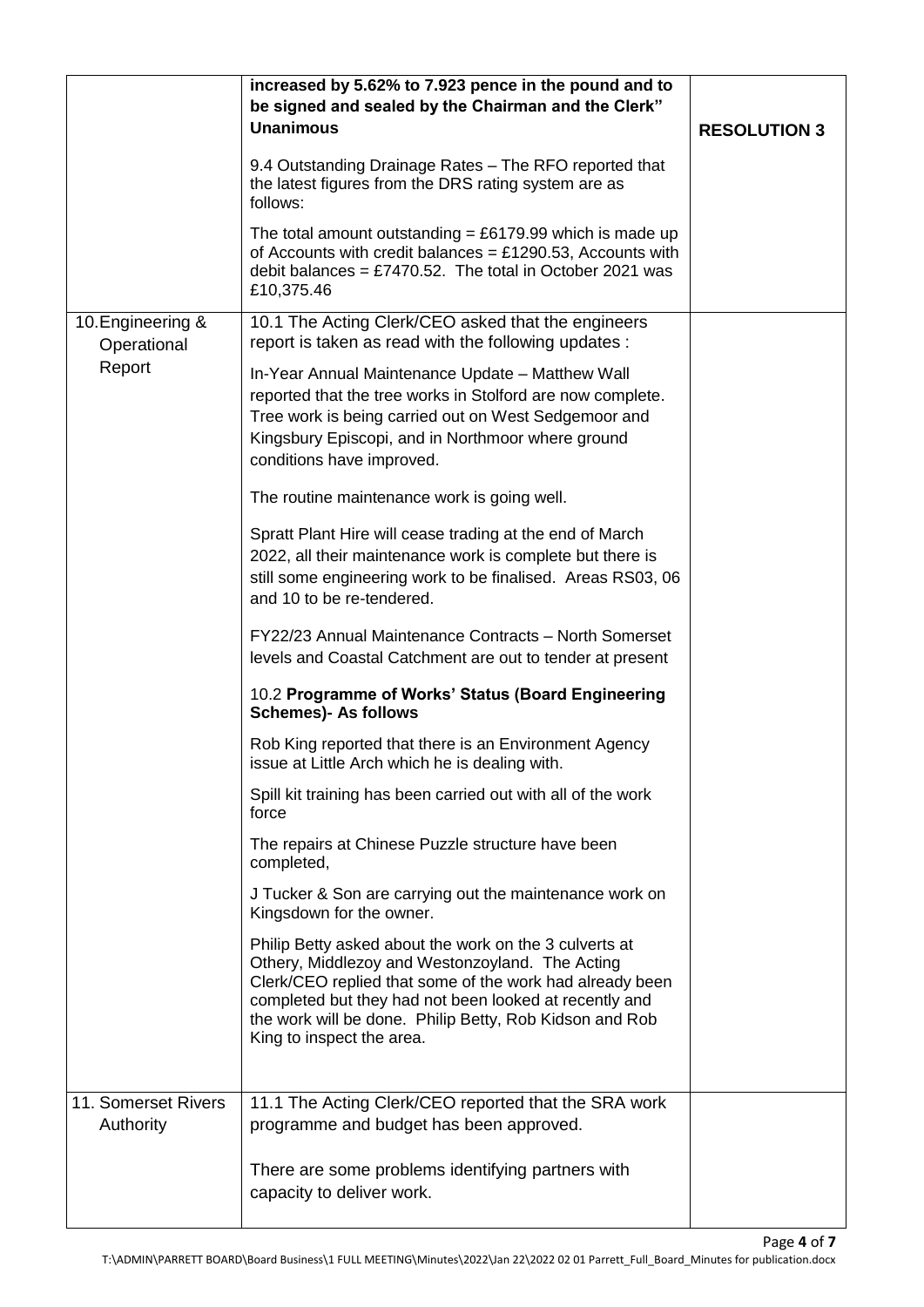| The flood action plan is to be reviewed and the IDBs will<br>be invited to particiapate fully in this review.                                                                                                                                                                                                                                                                                                                                                                                                                                                                                                                               |  |
|---------------------------------------------------------------------------------------------------------------------------------------------------------------------------------------------------------------------------------------------------------------------------------------------------------------------------------------------------------------------------------------------------------------------------------------------------------------------------------------------------------------------------------------------------------------------------------------------------------------------------------------------|--|
| 11.2 Rob Kidson reported on the water injection<br>dredging on the Parrett. The work commenced on 6<br>January 2022 and was carried out 7 days a week for 12<br>hours a day and ended on 27 January 2022. A different<br>vessel was used this time which was designed with River<br>Parrett work in mind and allowed a larger amount of silt<br>to be removed from further up the bank. A survey has<br>been carried out and the report will be available shortly.<br>There is 1 year of this contract left.                                                                                                                                |  |
| The Chairman reminded members that at the Finance<br>and Works meeting it was mentioned that the dredging<br>needs to continue and a further request for funds should<br>be put forward to the SRA as soon as possible. The<br>Environment Agency operations team had visited the site<br>and commented on the willow growth. Arrangements are<br>being made for works to be carried out.                                                                                                                                                                                                                                                   |  |
| Rebecca Horsington lives by the Parret where the work<br>was carried out and stated that the work had been<br>carried out very well with no disruption by very pleasant<br>staff.                                                                                                                                                                                                                                                                                                                                                                                                                                                           |  |
| Rob Kidson has been asked to prepare a presentation<br>for the ADA Gazette to promote the Parrett Water<br>Injection Dredging works.                                                                                                                                                                                                                                                                                                                                                                                                                                                                                                        |  |
| 11.3 David Vigar thanked the Chairman for trying to get<br>an extension to the allowed working time on the Sowy<br>Project being carried out by the EA but there is no<br>flexibility from Natural England. The EA is unable to<br>finish the work at the moment but will be back in the<br>summer months.                                                                                                                                                                                                                                                                                                                                  |  |
| 11.4 Anthony Betty added that officers are needed at the<br>SRA scrutiny panel for reassurance and detail. Members<br>at the scrutiny panel were disappointed with comments<br>regarding minor watercourses and private land that had<br>been made by a board member for the Axe Brue. The<br>comments were embarrassing and he felt that if officers<br>had been present these comments could have been<br>corrected. The Acting Clerk/CEO thanked the members<br>for speaking up. The Board will take enforcement action<br>where necessary around minor work issues but this is<br>not SRA business. David Vigar commented that a letter |  |
| to riparian owners should be included with the council<br>tax bill.                                                                                                                                                                                                                                                                                                                                                                                                                                                                                                                                                                         |  |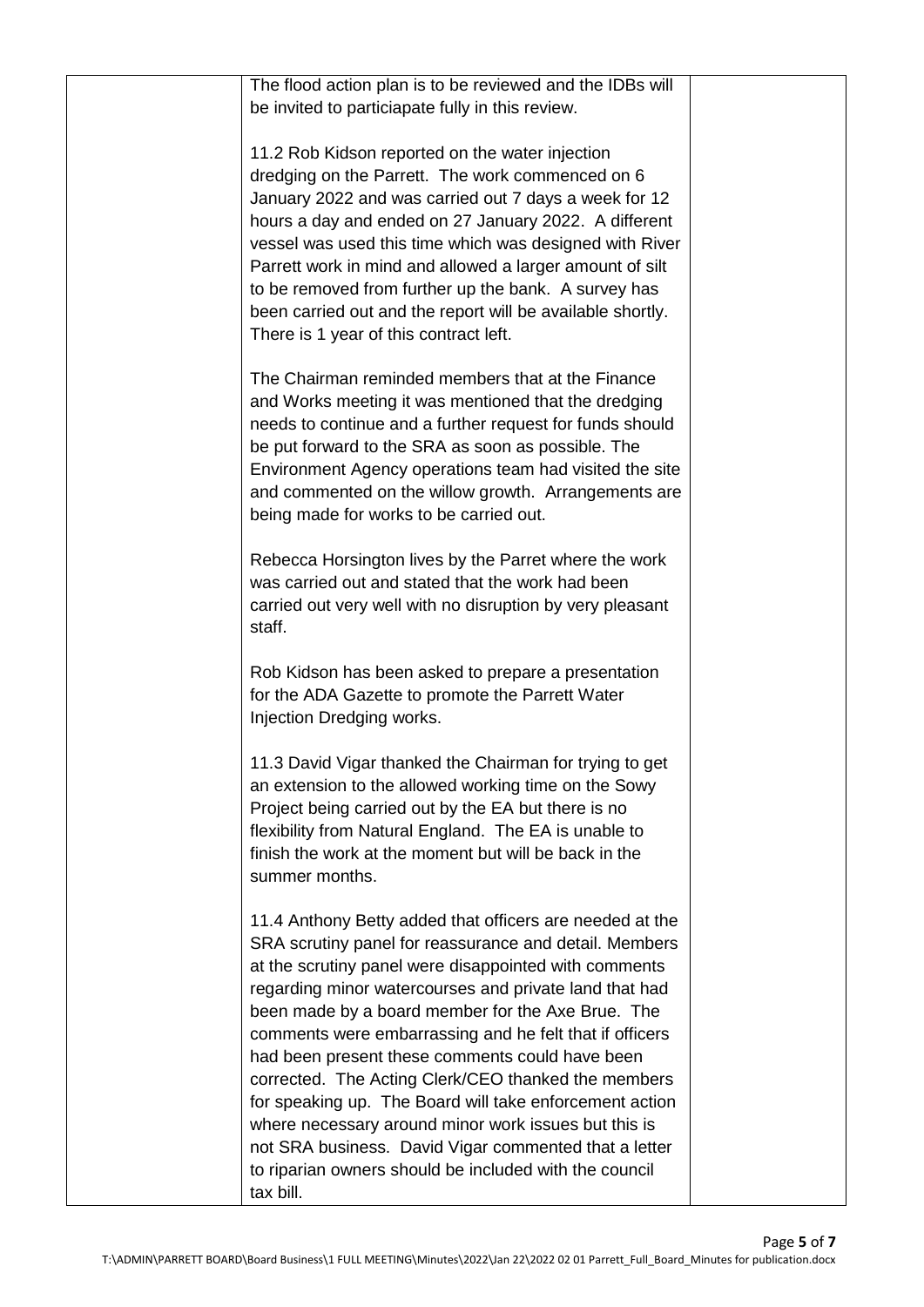| 12. Risk Review  | 12.1 Taken as read. The Acting Clerk/CEO highlighted            |                    |
|------------------|-----------------------------------------------------------------|--------------------|
|                  | the main risk is still the staffing issue which is top priority |                    |
|                  | when circumstances allow.                                       |                    |
| 13. Any Other    | 13.1 The RFO reported that she had contacted 3 Internal         |                    |
| <b>Business</b>  | Audit companies to carry out the internal audit for the         |                    |
|                  | boards. The current auditor SWAP is not tendering this          |                    |
|                  | time due to staff shortages. Alternative tenderers will be      |                    |
|                  | supplied at the next meeting.                                   |                    |
|                  |                                                                 |                    |
|                  | 13.2 David Vigar expressed concerns that the new                |                    |
|                  | Somerset Unitary Authority seats would drop from                |                    |
|                  | 250/260 to 110 when the elections take place in May             |                    |
|                  | 2022 to take office in Apr 2023. The Chairman advised           |                    |
|                  | this would not affect the number of IDB appointed               |                    |
|                  | members. The Acting Clerk/CEO advised that if the local         |                    |
|                  | authorities are struggling to find members, appointed           |                    |
|                  | members to the board do not necessarily have to be              |                    |
|                  | councillors. They can appoint someone who they think            |                    |
|                  |                                                                 |                    |
|                  | is a worthy candidate.                                          |                    |
|                  | 13.3 Stuart Kingham - requested advice regarding                |                    |
|                  |                                                                 |                    |
|                  | highways gulleys that drain off to a field ditch through        |                    |
|                  | pipe – who is responsible for the pipe? The Acting              |                    |
|                  | Clerk/CEO advised that in principle the Highways                |                    |
|                  | Authority have a right to discharge surface water into a        |                    |
|                  | ditch. But they have a respobsilbility to ensure that the       | <b>New Action:</b> |
|                  | ditch as the capacity take it. If they require a pipe for this  | 20220201-04        |
|                  | purpose it should be on their asset register. Rob Kidson        |                    |
|                  | agreed that the Highways Act does provide for a                 |                    |
|                  | discharge to any watercourse to get water off the road.         |                    |
|                  | The site in question is in Burtle, Rob Kidson will arrange      |                    |
|                  | a site visit.                                                   |                    |
| 14. Date of Next | 14.1 Tuesday 12 April 2022 Full Board 2.30pm                    |                    |
| Meeting          |                                                                 |                    |
|                  | The Chairman thanked all members for attendance and             |                    |
|                  | is hopeful that the next meeting will be in person.             |                    |
|                  | Members will be given the option and encouraged to              |                    |
|                  | attend in person.                                               |                    |
|                  |                                                                 |                    |
|                  | Meeting closed at 15.55                                         |                    |

## Annex:

A. Parrett Board – Table of Outstanding Actions

CHAIR.........................................................DATE ……………………………………..